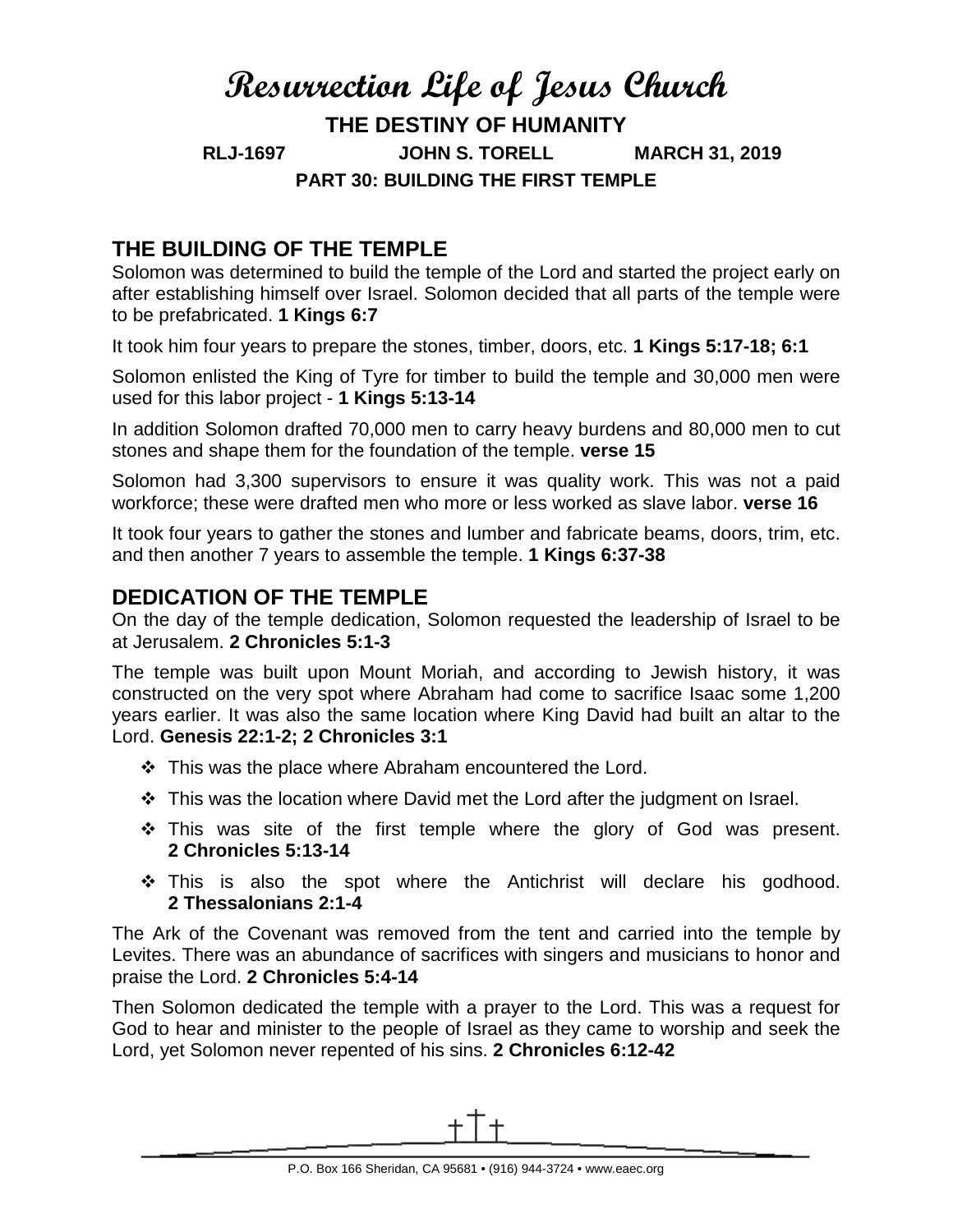Fire came down from heaven when Solomon finished his prayer and consumed the burnt offering and the glory of the Lord filled the temple. **2 Chronicles 7:1-4**

The celebration continued fourteen days and then Solomon sent the people back to their homes. **verses 5-11**

## **A SECOND VISIT FROM THE LORD**

God visited Solomon during the night when he was quiet and alone. **verse 12**

God delivered a warning and promise. He could create a draught, He could send locusts to devour the crops, and He could send pestilence among the people. **verse 13**

Then God laid out His plan for revival. This was a promise to Solomon and the people of Israel some 3,000 years ago, but that promise is still good today if God's people come together end seek him. **verses 14-15**

God acknowledged He had chosen and sanctified the temple on Mount Moriah. **verse 16**

Solomon received a personal warning from the Lord that his throne was dependent upon him walking with the Lord and keeping God's commandments. **verses 17-18**

If Solomon neglected to follow the laws given to Moses, and he began to worship pagan gods, then God would pluck up Israel from the land. **verses 19-20**

The temple would be destroyed. **verse 21**

Everything would come to pass if the Israelites abandoned the Lord. **verse 22**

Nevertheless, Solomon walked away from the Lord over time and turned to pagan worship. **1 Kings 11:1-13**

The Ten Northern tribes were removed from the land by the Assyrians in 727 B.C.

Judah and Benjamin were taken to Babylon and the beautiful temple of Solomon was destroyed in 593 B.C.

## **SOLOMON'S PALACE AND HOUSES**

The Bible records that Solomon's palace in Jerusalem was 13 years in the making. He also built a house in the forest of Lebanon entirely from cedar wood which was 150 feet long and 75 feet wide. He also constructed a private dwelling place for the daughter of Pharaoh, which he had taken to be his wife. **1 Kings 7:1-8**

Solomon recognized that the daughter of Pharaoh was a pagan and should not be kept in King David's palace in Jerusalem so he brought her to a special house built just for her. **2 Chronicles 8:11**

#### **MILITARY CAMPAIGN**

Hamath and Zobah were two small kingdoms northwest in Syria and south of modern day Turkey. They had been at war with each other during the reign of King David, who subdued Zobah and befriended the king of Hamath. **2 Samuel 8:3-11**

The nations of Hamath and Zobah rebelled and Solomon led a military campaign to crush this uprising. **2 Chronicles 8:3**